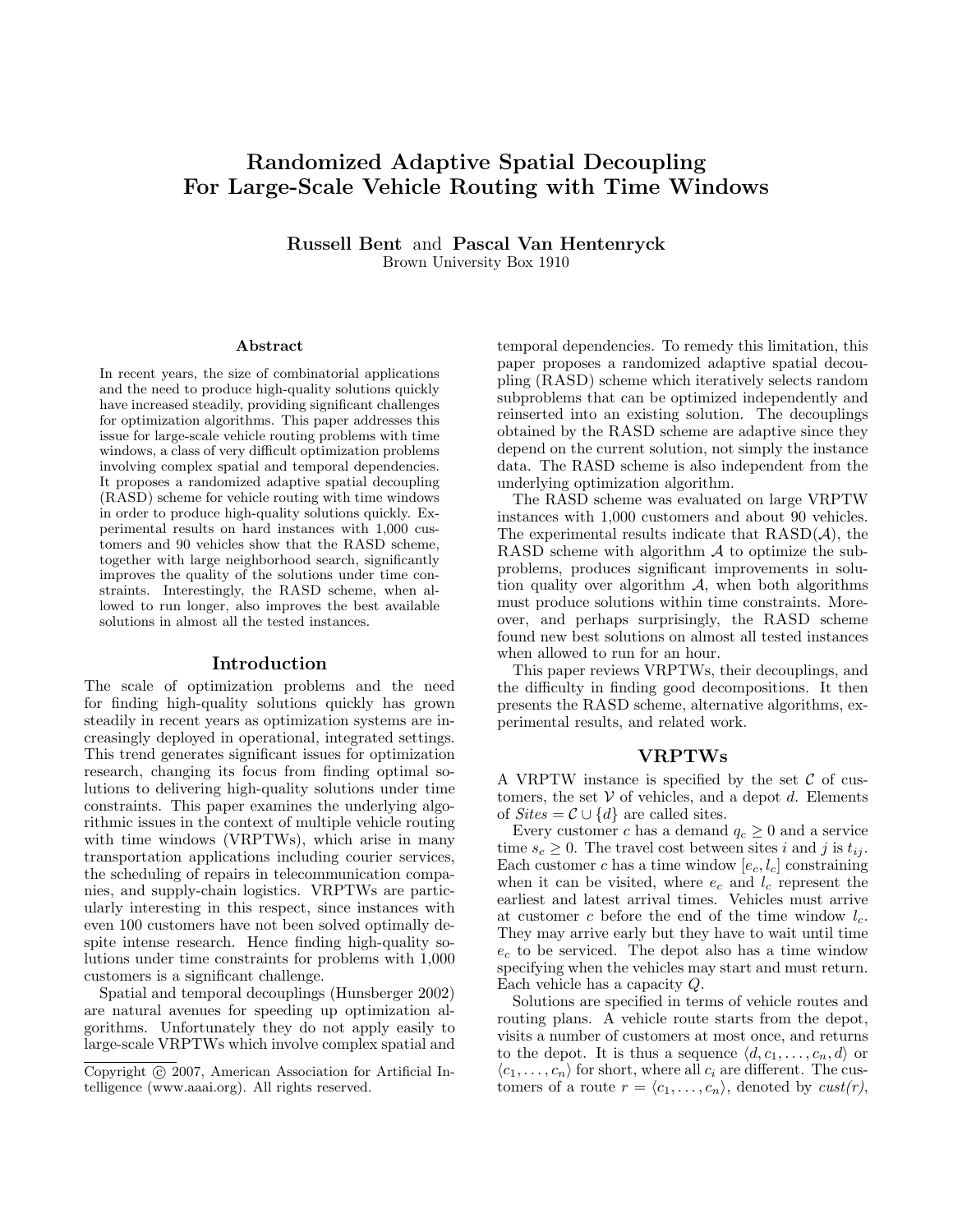is the set  $\{c_1, \ldots, c_n\}$ . The size of a route, denoted by  $|r|$ , is  $|cust(r)|$ . The demand of a route, denoted by  $q(r)$ , is the sum of the demands of its customers. A route satisfies its capacity constraint if  $q(r) \leq Q$ . The travel cost  $t(r)$  of a route  $r = \langle c_1, \ldots, c_n \rangle$  is the cost of visiting all its customers.

A routing plan is a set of routes  $\{r_v \mid v \in V\}$  in which every customer is visited exactly once. Observe that a routing plan assigns a unique earliest arrival time  $a_c$  for each customer c. It also assigns a unique return time  $a(r)$  to the depot for each route r.

A solution to the VRPTW is a routing plan  $\sigma$  satisfying the capacity and time window constraints, i.e.,

$$
\forall r \in \sigma : q(r) \le Q \& a(r) \le l_0 \land \forall c \in \mathcal{C} : a_c \le l_c.
$$

The size  $|\sigma|$  of a routing plan  $\sigma$  is the number of nonempty routes in  $\sigma$ . The VRPTW problem consists of finding a solution  $\sigma$  which minimizes a lexicographic function consisting of the number of vehicles and the total travel cost, i.e.,  $f(\sigma) = \langle |\sigma|, \sum_{r \in \sigma} t(r) \rangle$ . Modern algorithms for the VRPTW are organized in two stages, first minimizing the number of vehicles and then minimizing travel distance.

## VRPTW Decouplings

This paper aims at finding decouplings to speed up the solving of large-scale VRPTWs. The goal of the decouplings is to decompose a VRPTW into subproblems that can be solved independently. More precisely, a decoupling of a VRPTW  $P = (\mathcal{C}, \mathcal{V})$  is a set of VRPTWs  $\{\mathcal{P}_1 = (\mathcal{C}_1, \mathcal{V}_1), \ldots, \mathcal{P}_n = (\mathcal{C}_n, \mathcal{V}_n)\}\$  such that

- $\{\mathcal{C}_1,\ldots,\mathcal{C}_n\}$  is a partition of  $\mathcal{C}$ ;
- $\{\mathcal{V}_1,\ldots,\mathcal{V}_n\}$  is a partition of  $\mathcal{V}$ ;
- $P_i$   $(1 \leq i \leq n)$  is feasible.

Each subproblem  $P_i$  in a VRPTW decoupling can then be solved independently to obtain a routing plan. The resulting plans  $\sigma_i$  can be smoothly integrated into a routing plan  $\sigma = \{r \mid r \in \sigma_i \& 1 \leq i \leq n\}$  for  $P$ , since they do not share customers or vehicles. Similarly, given a routing plan  $\sigma$  for P, the routing plan for problem  $P_i$ is obtained by selecting in  $\sigma$  the routes of the vehicles in  $\mathcal{V}$ , i.e., PROJECT $(\mathcal{P}_i, \sigma) = \{r_v \in \sigma \mid v \in \mathcal{V}_i\}.$ 

## Decoupling VRPTWs is Difficult

Because of the spatial and temporal nature of VRPTWs, finding decouplings seems a natural way to speed up the solution to large-scale instances. Indeed, spatial decouplings could exploit the geographical clustering of customers. Similarly, temporal decouplings may exploit the time windows of the customers. Unfortunately, these two aspects of VRPTWs often conflict, making it difficult to obtain spacial and temporal decouplings. Consider Figure 1 which depicts a highquality solution to an instance with 1,000 customers and 90 vehicles. Even knowing this high-quality solution, there is no obvious spatial decoupling: some vehicles operate in relatively narrow regions, while others



Figure 1: The Difficulty in VRPTW Decouplings

cover a wide area. The right part of Figure 1 shows only the red customers and their vehicles; it illustrates that, even in high-quality solutions, vehicles may travel over a large region. Hence static spatial decouplings are hard to find and may not produce high-quality solutions. Moreover, each vehicle in high-quality solutions often serves customers with diverse (tight or loose) time windows, making temporal decouplings difficult to find.

One might argue that VRPTW decouplings are too strong and other decompositions, allowing vehicles to be shared across spacial regions, should be considered. The difficulty then becomes how to recompose routes from the subproblems. Because of time windows and because of the fixed size of the fleet, such recompositions are typically difficult and little success was achieved using such an approach. The RASD scheme alleviates these difficulties by taking a more adaptive approach, deriving decouplings dynamically using both spacial information and the routing plan at hand.

#### The RASD Scheme

The RASD scheme is based on two main principles:

- 1. Starting from plan  $\sigma_0$ , it produces a sequence of plans  $\sigma_1, \ldots, \sigma_j$  such that  $f(\sigma_0) \geq f(\sigma_1) \geq \ldots \geq f(\sigma_j)$ .
- 2. At step i, the scheme uses  $\sigma_{i-1}$  to obtain a decoupling  $(\mathcal{P}_o, \mathcal{P}_s)$  of P with projected plan  $\sigma_o$  and  $\sigma_s$ . It reoptimizes  $\mathcal{P}_o$  to obtain  $\sigma_o^*$  and the new plan  $\sigma_i = \sigma_o^* \cup \sigma_s$ .

The decoupling is spatial: it views the customer region as a circle and randomly select a wedge  $W$  to define  $P<sub>o</sub>$ . Unfortunately, as mentioned earlier, a wedge does not yield a decoupling in general, since some vehicles serving customers inside W may also serve customers outside the wedge. To remedy this problem, the RASD scheme proceeds in two steps. First, it collects the set of vehicles  $V_o$  serving customers in W in the current plan  $\sigma$ . Second, it defines  $\mathcal{C}_o$  as all customers served in  $\sigma$  by the vehicles in  $\mathcal{V}_o$ , resulting in the subproblem  $\mathcal{P}_o = (\mathcal{C}_o, \mathcal{V}_o)$ . The "stable" subproblem  $\mathcal{P}_s$  is defined as  $\mathcal{P}_s = (\mathcal{C} \setminus \mathcal{C}_o, \mathcal{V} \setminus \mathcal{V}_o).$ 

It remains to specify how to choose the wedge W. The idea is not to use wedge size only for the decoupling: Indeed some regions may have higher customer densities than others, leading to subproblems of very different nature for the same wedge size. Instead the the RASD scheme aims at producing problems with roughly the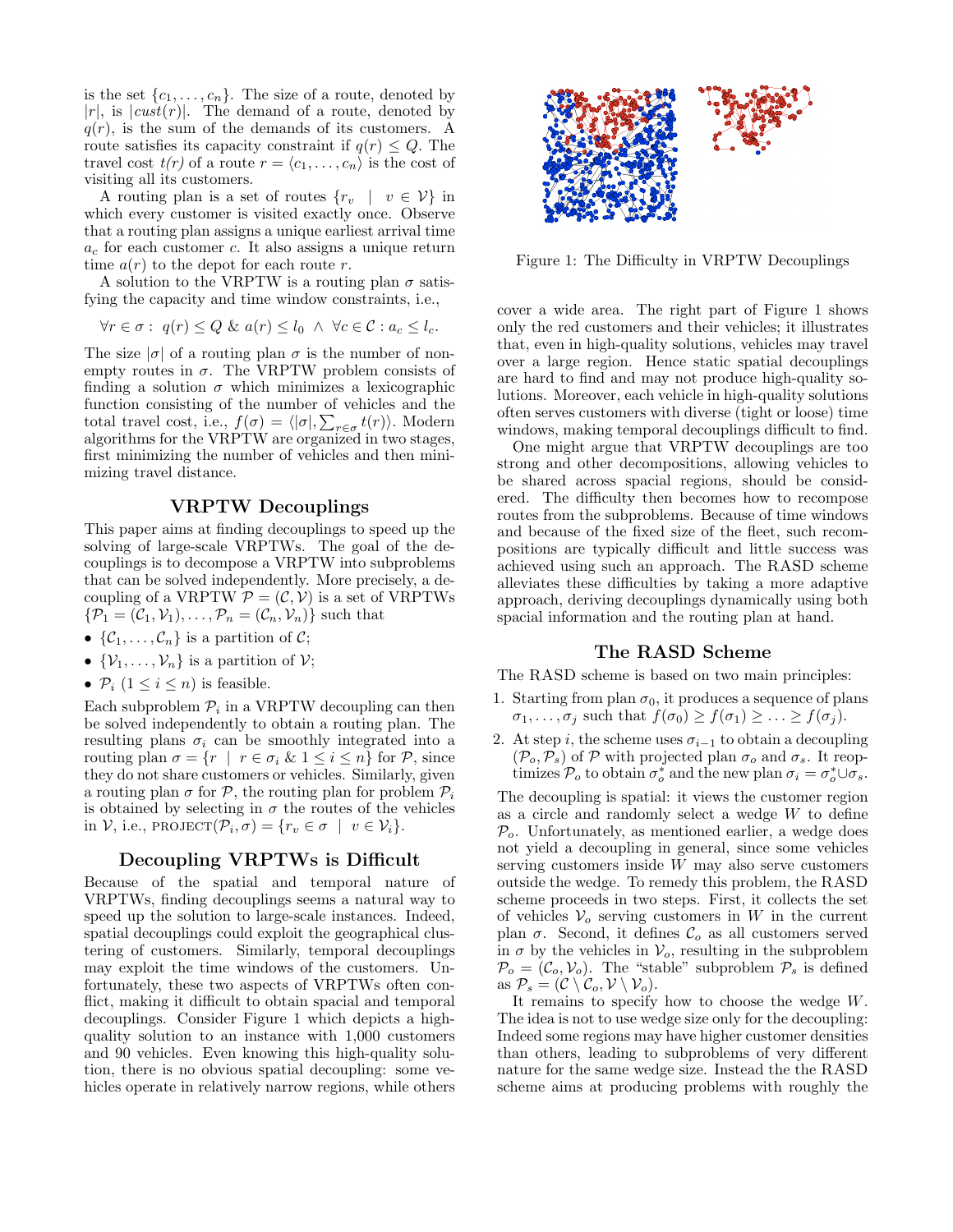

Figure 2: The First Decoupling of RASD.

same number C of customers. It first chooses the lower angle  $\alpha$  of the wedge randomly. It then selects the upper angle  $\beta$  as the smallest angle greater than  $\alpha$  producing a wedge with at least C customers.

Figures 2 and 3 depict the behavior of the RASD scheme visually. Figure 2 shows the initial plan  $\sigma_0$  (top left) and the plan  $\sigma_1$  (top right) after the first decoupling and optimization. The customers in the subproblem  $P<sub>o</sub>$  are in red, the remaining ones in blue. The bottom part of Figure 2 shows the projected solution  $\sigma_o$ for subproblem  $P<sub>o</sub>$  (bottom left) and its reoptimization  $\sigma_o^*$  (bottom right). As can be seen, the first subproblem is quite spread out, illustrating the difficulty in finding good decompositions. Figure 3 (top) shows the decoupling obtained after 5 minutes of execution. Here the decoupling is much nicer, the RASD solution after 5 minutes, being already of high-quality. Figure 3 (bottom) depicts the projected plan for subproblem  $P<sub>o</sub>$  and its reoptimization for that decoupling.

The RASD scheme is depicted in Figure 4. The core of the algorithm is in lines 4–6 which decouple the VRPTW (line 4), reoptimizes subproblem  $P<sub>o</sub>$  using algorithm A and the projected routing plan  $\sigma_o$  for  $\overline{P_o}$  (line 5), and reinsert the new optimized subplan  $\sigma_o^*$ to obtain the new solution (line 6). These main steps are repeated until the time limit is reached. The decoupling is given in lines 10–15. The RASD scheme selects a random wedge  $W$  (line 11), collects all vehicles serving a customer in the wedge (line 12), and all the customers served by these vehicles (line 13). The customers and vehicles so obtained define the first subproblem and the other subproblem consisting of the remaining customers and vehicles (line 14). The wedge



Figure 3: The Decoupling of RASD After 5 Minutes.

selection is given in lines 16–22. The lower angle  $\alpha$  is first chosen randomly (line 17). The second angle  $\beta$ is chosen such that the wedge  $(\alpha, \beta)$  contains at least N customers (a parameter of the implementation) and is the smallest such wedge. In other words, any other wedge  $(\alpha, \gamma)$  with  $\gamma < \beta$  does not contain N customers.

### Alternative Algorithms

This section describes some alternative schemes to justify some of the design decisions underlying RASD. The first alternative, the SPASD scheme depicted in Figure 5, starts by partitioning the customer region with k wedges  $W_1, \ldots, W_k$ . It then considers each wedge in sequence, performing the decoupling and optimization for each of them once. The SPASD scheme guarantees that all regions are included in at least one optimization and is still adaptive in the sense that the decouplings depend on the current routing plan. Its main inconvenient is to consider each region only once, which is a significant drawback as discussed later.

The second alternative, the MPASD scheme depicted in Figure 6, executes the core of the SPASD algorithm multiple times. It can be viewed as a systematic version of the RASD scheme with the guarantee that all regions will be covered by multiple optimizations. It serves to evaluate the impact of randomization which contributes to the simplicity of RASD.

#### Experimental Results

This section presents the experimental results primarily on the class RC1 of benchmarks for 1,000 customers. These benchmarks, which are available at www.top.sintef.no/vrp/benchmarks.html, contain a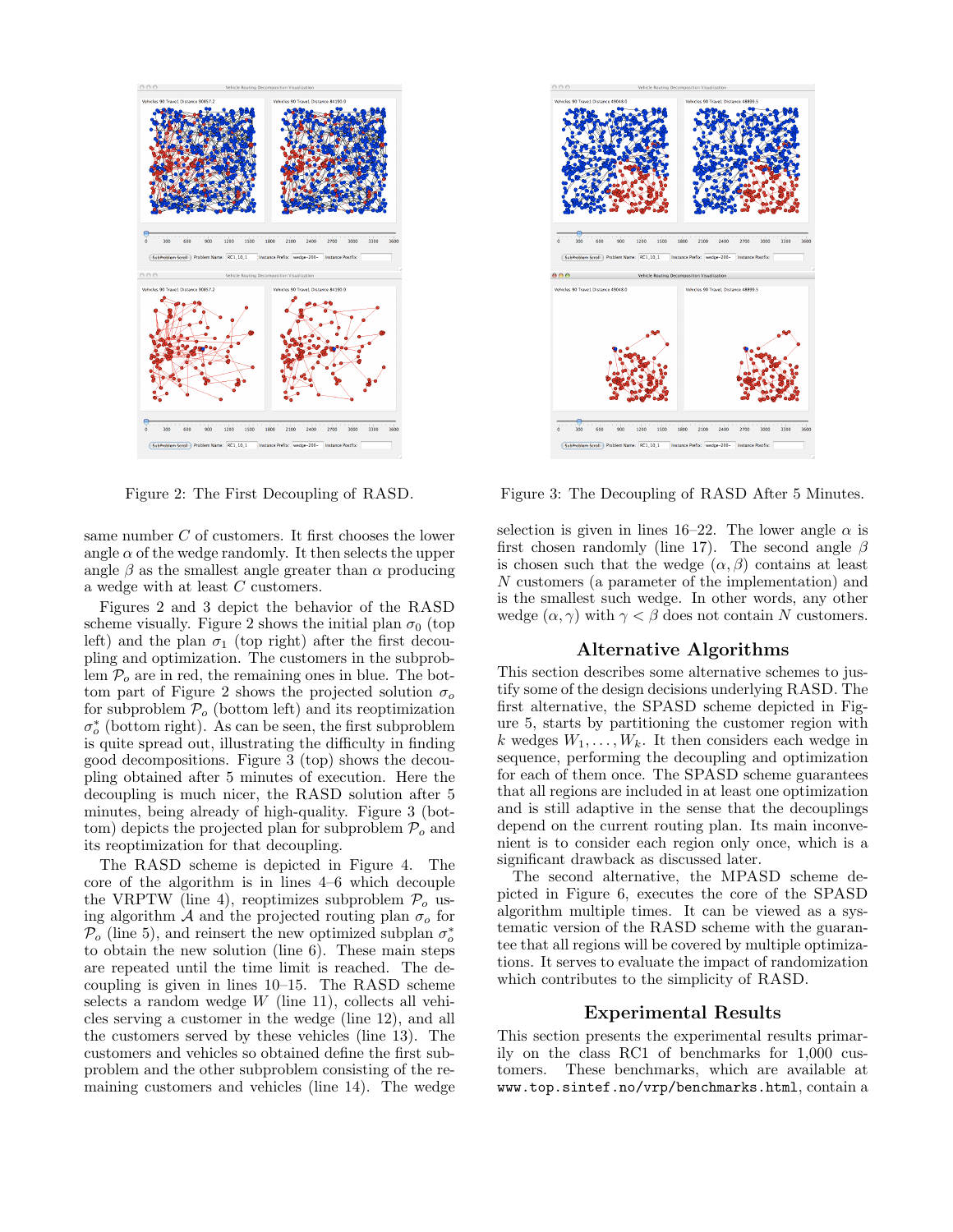```
1. function RASD(A, \sigma_0) {<br>2. \sigma \leftarrow \sigma_0;
2. \sigma \leftarrow \sigma_0;<br>3. repeat
            3. repeat
4. (\mathcal{P}_o, \mathcal{P}_s) \leftarrow \text{DECOUPLE}(\mathcal{P}, \sigma);5. σ
                   \overset{*}{\vphantom{\phi}}_o \leftarrow \overset{\circ}{\mathcal{A}}(\mathcal{P}_o, \text{PROJECT}(\overset{\circ}{\mathcal{P}}_o, \overset{\circ}{\sigma}));6. \sigma \leftarrow \sigma_o^* \cup \text{PROJECT}(\mathcal{P}_s, \sigma);7. until time limit
8. return \sigma;
9. }
10. function DECOUPLE(\mathcal{P}, \sigma) {
11. W \leftarrow \text{SELECTWeb}(P, \sigma);12. \mathcal{V}_o \leftarrow \{v \in \mathcal{V} \mid \exists c \in r_v : c \text{ lies in } W \};13. \mathcal{C}_o \leftarrow \bigcup_{v \in \mathcal{V}_i} \text{cust}(r_v);14. return \{(\mathcal{C}_o, \mathcal{V}_o),(\mathcal{C} \setminus \mathcal{C}_o, \mathcal{V} \setminus \mathcal{V}_o)\};15. }
16. function \text{SELECTWEDGE}(\mathcal{P}, \sigma) {
17. select \alpha \in [0, 359];
18. select \beta > \alpha such that the wedge W = (\alpha, \beta)19. (a) contains at least N customers;
20. (b) is the smallest wedge satisfying (a);
```

```
21. return W;
```
22. }

Figure 4: The RASD Scheme for VRPTW Decouplings

mix of loose and tight time windows and are representative of other problem classes. Results on classes R and C show similar behaviors for finding high-quality solutions quickly and finding new best solutions. Recall that the difficulty in these problems, once two-stage algorithms are considered, is mostly in optimizing travel distances. Hence the experimental results mostly focus on this second stage, and uses a solution with the minimal number of vehicles from the first phase. The experimental results use the large neighborhood search (LNS) (Shaw 1998) for algorithm A. LNS is one of the most effective algorithmd for optimizating travel distances; it also has the benefits of easily accommodating side constraints, which is important in practical implementations. Some results for the first phase are also reported using ejection chains and simulated annealing. The experiments report the solution quality under various time constraints (e.g.,  $2.5, 5, 10, 15, \ldots$  minutes). Each reported result is the average of 50 runs on an AMD Athlon Dual Core Processor 3800.

Benefits of RASD Table 1 describes the solution quality under various time constraints for LNS and RASD(LNS). Each column describes a RC1 instance with 1000 customers and 90 vehicles. The clusters of rows consider various time constraints: 1, 2.5, 5, and 10 minutes. The row  $BK$  specifies the travel distance of the best known solution (prior to this research). The rows %Gap describes the improvement in solution quality of RASD(LNS) in terms of the best known solution

```
1. function SPASD(\mathcal{A}, \sigma_0) {<br>2. \sigma \leftarrow \sigma_0:
2. \sigma \leftarrow \sigma_0;<br>3. select ra
             select random wedges W_1, \ldots, W_k;
4. for i = 1 to k
5. (\mathcal{P}_o, \mathcal{P}_s) \leftarrow \text{DECOUPLEFORWEDGE}(\mathcal{P}, \sigma, W_i);6. \sigma_o^* \leftarrow \mathcal{A}(\mathcal{P}_o, \text{PROJECT}(\mathcal{P}_o, \sigma));7. \sigma \leftarrow \sigma_o^* \cup \text{PROJECT}(\mathcal{P}_s, \sigma);8. return \sigma;
9. }
10. function DECOUPLEFORWEDGE(\mathcal{P}, \sigma, W) {
11. \mathcal{V}_o \leftarrow \{v \in \mathcal{V} \mid \exists c \in r_v : c \text{ lies in } W\};12. \mathcal{C}_o \leftarrow \bigcup_{v \in \mathcal{V}_i} \text{cust}(r_v);13. return \{(\mathcal{C}_o, \mathcal{V}_o),(\mathcal{C} \setminus \mathcal{C}_o, \mathcal{V} \setminus \mathcal{V}_o)\};14. }
```
Figure 5: The SPASD Scheme for VRPTWs

```
1. function MPASD(A, \sigma_0) {<br>2. \sigma \leftarrow \sigma_0;
2. \sigma \leftarrow \sigma_0;<br>3. repeat
            3. repeat
3. select random wedges W_1, \ldots, W_k;
4. for i = 1 to k
5. (\mathcal{P}_o, \mathcal{P}_s) \leftarrow \text{DECOUPLEFORWEDGE}(\mathcal{P}, \sigma, W_i);<br>6. \sigma^* \leftarrow \mathcal{A}(\mathcal{P}_o, \text{PROJECT}(\mathcal{P}_o, \sigma));6. \sigma_o^* \leftarrow \mathcal{A}(\mathcal{P}_o, \text{PROJECT}(\mathcal{P}_o, \sigma));7. \sigma \leftarrow \sigma_o^* U PROJECT(\mathcal{P}_s, \sigma);7. until time limit
8. return \sigma;
9. }
```
Figure 6: The MPASD Scheme for VRPTWs

and is given by  $100(LNS-BK)/(RASD(LNS)-Bk)$ . RASD(LNS) is run with  $N = 200$ , i.e., the wedge must contain at least 200 customers. The results show that RASD(LNS) produces significant improvements in solution quality under time constraints. In average, it produces improvements of 35%, 29%, 17%, and 6% when the time constraints require solutions to be found within 1, 2.5, 5, and 10 minutes respectively. Figure 7 depicts the typical behaviour of LNS and RASD(LNS) on one of the benchmarks. The figure shows the dramatic improvements in solution quality under time constraints. It also shows that RASD(LNS) still dominates LNS when both algorithms run for an hour.

New Best Solutions RASD(LNS) was also instrumental in improving the best known solution for these benchmarks when allowed to run for an hour. Table 2 describes the previous best known solutions, the best solutions found during our experiments, and the value  $N$  used to obtain these solutions. These improvements are significant, can reach about 3%, and are typically obtained for small values of N (few customers in the wedges). It certainly interesting to observe that RASD(LNS) is also effective in finding very high-quality solutions when given more time. On the instances of class R, RASD(LNS) found four new best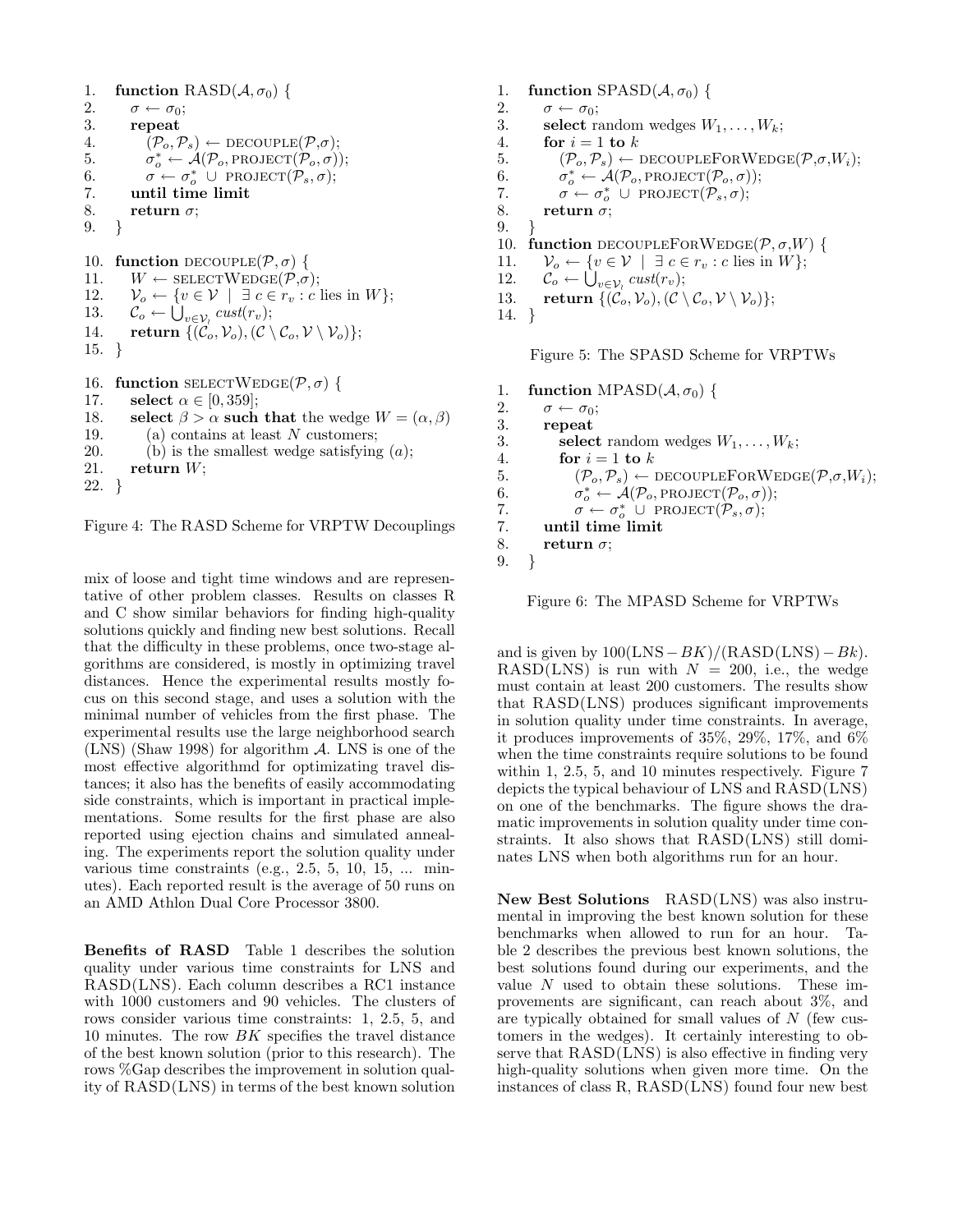| $\overline{\rm BK}$           | 47143.9 | 44906.6 | 43782.6 | 41917.1 | 47632.3 | 46391.6 | 46157.7 | 45585.1 | 45405.5 | 45041.6 |
|-------------------------------|---------|---------|---------|---------|---------|---------|---------|---------|---------|---------|
| LNS(1)                        | 70994.1 | 73614.3 | 77136.2 | 74131.2 | 69651.2 | 70753.1 | 70169.6 | 70196.6 | 69670.2 | 70730.8 |
| RASD(1)                       | 55974.2 | 54404.6 | 54210.1 | 53357.3 | 55723.4 | 57149.8 | 58179.0 | 55573.0 | 55952.7 | 55781.7 |
| $\%$ Gap $(1)$                | 31.8    | 42.77   | 52.36   | 49.55   | 29.24   | 29.32   | 25.97   | 32.07   | 30.21   | 33.18   |
| LNS(2.5)                      | 62113.4 | 62727.3 | 64174.0 | 60959.1 | 61049.5 | 61782.1 | 61041.0 | 61064.6 | 60510.6 | 61002.4 |
| RASD(2.5)                     | 50006.9 | 47211.7 | 46218.4 | 45436.7 | 49525.3 | 49758.4 | 49590.0 | 48986.9 | 48959.0 | 48658.0 |
| $\%$ Gap $(2.5)$              | 25.6    | 34.55   | 41.01   | 37.03   | 24.19   | 25.97   | 24.80   | 26.49   | 25.44   | 27.40   |
| LNS(5)                        | 55917.0 | 62727.3 | 54918.4 | 51958.0 | 55337.1 | 55674.0 | 54824.1 | 54700.8 | 54133.2 | 54127.5 |
| RASD(5)                       | 48254.1 | 47211.7 | 44739.4 | 43891.1 | 48036.4 | 48047.4 | 47723.1 | 47277.4 | 47303.0 | 46902.9 |
| $\%$ Gap $(5)$                | 15.12   | 20.29   | 23.24   | 19.24   | 15.32   | 16.43   | 15.38   | 16.28   | 15.04   | 16.03   |
| LNS(10)                       | 51032.9 | 55170.6 | 47557.0 | 45599.5 | 50252.0 | 50589.7 | 49794.9 | 49331.2 | 48994.2 | 48655.9 |
| <b>RASD</b><br>(10)           | 48019.7 | 46057.6 | 44116.4 | 43891.1 | 47418.3 | 47420.9 | 46906.6 | 46493.7 | 46484.1 | 46088.5 |
| $\%$ Gap<br>$\left(10\right)$ | 5.89    | 7.83    | 7.85    | 5.59    | 5.94    | 6.83    | 6.25    | 6.22    | 5.52    | 5.70    |

Table 1: Solution Quality Under Time Constraints.

| RC1<br>10   |         | ∸       |         |         |         |         |         |         |         |         |
|-------------|---------|---------|---------|---------|---------|---------|---------|---------|---------|---------|
| ΒK          | 47143.9 | 44906.6 | 43782.6 | 41917.1 | 47632.3 | 46391.6 | 46157.7 | 45585.  | 45405.5 | 45041.6 |
| <b>RASD</b> | 46747.9 | 44543.  | 42979.4 | 42053.8 | 46169.3 | 45961.4 | 45495.4 | 44955.3 | 44955.3 | 44587.9 |
|             | 150     | 100     | 50      | 50      | 200     | 150     | 100     | 50      | 150     | 50      |

Table 2: Best Solutions Found Within an Hour.



Figure 7: Benefits of RASD on RC1.10.1.

solutions, including a  $10\%$  improvement on R1.10.2.

The Impact of the Wedge Size Figure 8 depicts the impact of the wedge size  $N$  on solution quality for RC1<sub>-10-5</sub> (other problems show similar results) for up to 15 minutes. In general, smaller wedge sizes give better results although the difference are not substantial. Larger wedge sizes (e.g.,  $N = 400$ ) are sometimes more efficient when time is limited to 1 minute since they are more likely to cover all regions. Wedge size  $N = 200$  seems a good compromise overall for finding high-quality solutions quickly. Smaller wedge sizes resulted in better solutions in the long run (to a point).

Alternative Algorithms Figure 9 presents the solution quality of the alternative algorithm SPASD(LNS) and MPASD(LNS) on RC1<sub>-10-4</sub>. Algorithm SPASD(LNS) is clearly dominated as soon as 2.5 minutes or more are available. It even becomes worse



Figure 8: Impact of the Wedge Size  $N$  on RC1.10.5.

than LNS after 10 minutes, which never happens for RASD(LNS) even after an hour. When only one minute of CPU time is available, SPASD(LNS) performs well, because it is guaranteed to see all customers, which is not necessarily the case for RASD(LNS), indicating that using SPASD(LNS) as a starting point is probably a good idea. MPASD(LNS) is typically close to, but dominated by, RASD(LNS), indicating there is little advantage to being systematic here.

Vehicle Reduction As mentioned earlier, vehicle reduction is generally much faster than the minimization of travel distance and high-quality solutions are generally reached much more quickly. However, VRPTW decouplings also improves this first phase of the algorithm under tight time constraints. Figure 10 examplifies this behavior whenever simulated annealing or an ejection chain algorithm is used in the first phase. What is interesting here is that the RASD scheme behaves similarly regardless of the underlying optimization algorithm.